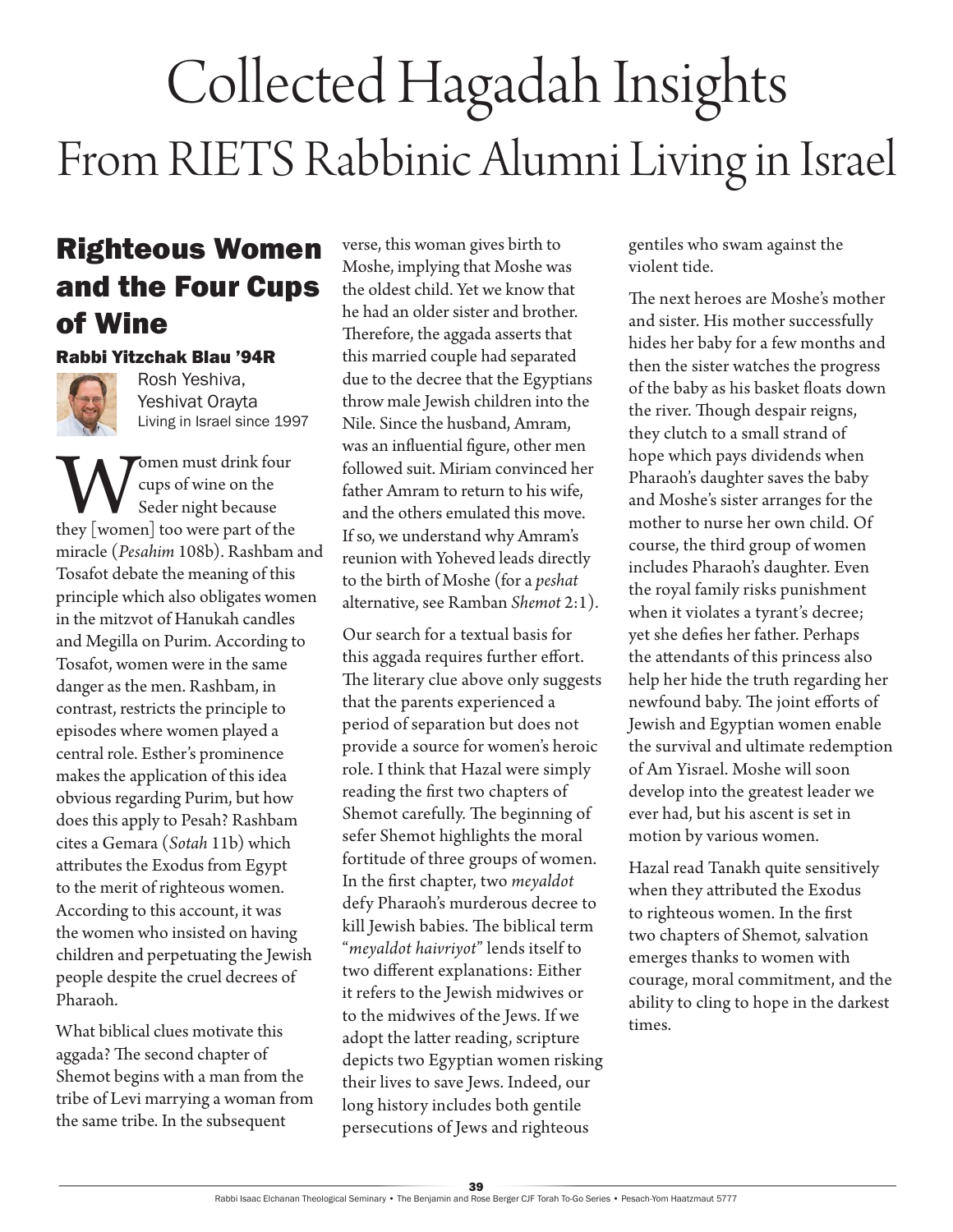### Kol Dichfin Yeitei V'yeichol — All who are Indigent Should Come and Eat: A Key Element of our Pesach Experience

#### Rabbi Dr. Hillel Davis '75R



Chief Operating Officer, Five Blocks Living in Israel since 2011

The Shalosh Regalim that dominate our Jewish calendar are doubly blessed in that there are two sets of explanations for their existence and our observance of them. There is the agricultural aspect, with each holiday representing a segment of the agricultural cycle — from the planting on Pesach to the first fruits on Shavuot through the harvest of Sukkot. As a long-time resident of the Diaspora and the New York metropolitan area, these designations, while interesting, have seemed pretty foreign. As a result, the historical aspect of the holidays has tended to resonate more resolutely — Pesach as the Exodus from Egypt, Shavuot as the time of Matan Torah, and Sukkot, once again recalling the Exodus. Which should provoke the question: two major holidays to recall the Exodus? Would it not be sufficient to eat matzah in the sukkah and make for a much more efficient observance? What exactly do we accomplish on Sukkot that we missed on Pesach? Or is the significance of the event such that we need to review it twice a year? And if that is the case, why do we

commemorate the same event with two such different sets of mitzvot?

While there may be several explanations to this fairly obvious question, I would like to add what I think is a very important explanation provided by Moshe Glidai in an article published in *Chazon La'Moed: Derashot La'Moadim Ul'Yamim Tovim* (edited by R. Yehuda Shaviv).

Our Torah is a *Torat chaim*, a living book that encourages *ahavat chessed*, a love for charitable activities. Over and over we are commanded to express concern for and act on behalf of the needs of our fellow Jews and fellow citizens of the world. The poor, the lonely, the underprivileged, the weak all need our attention and kindness so that we can provide them all we can to assure their comfort and sustenance. Many of the mitzvot act as reminders of our social responsibilities, and on Pesach and Sukkot, the holidays in which we remember our own deprivation — the slavery and the degradation, the despair and the lack of basic necessities — the Torah gives us the means to empathize with those less fortunate, to feel their pain and thereby be more sensitive and hopefully more giving.

Sukkot corresponds to the harvest, and in good years, not only is the landowner in the Land of Israel prepared for the upcoming winter, so is the poor person. Through the mitzvot of *leket*, *maaser* and *pe'ah* among all the *matnot aniyim*, even the poor person is able to accumulate the necessary food stock to assure his survival through the winter. But while food may not be an issue, the truly poor person is about to confront a winter of rain and cold and perhaps even snow without a proper place to dwell. Where will his shelter come

from? To sensitize us to the particular needs of the poor person at that particular moment, the Torah tells us: move out of your home and into a temporary structure so that you too experience what it means to worry about the cold and the discomfort. That is an issue relevant to the onset of the winter season and best illustrated by the sukkah experience. Dwelling in the sukkah not only helps us fulfill the obligation to remember the Exodus, but based on our own deprivation it contextualizes the response we need to have for those in need.

Pesach time is different. The winter is over; where to dwell does not concern the poor person because the weather has turned and the truth is, he can sleep out in the fields without a problem. The springtime problem is one of food, for the food stored over the winter is now depleted and the *ani'*s real concern is not having enough to eat. So at this moment in time, the Jew is told to restrict his own intake. The Jew should feel what it means not to have enough to eat, to eat *lechem oni*, poor person's bread, to have to worry about what his next meal will consist of. And through that act, the Jew needs to feel more empathetic and sympathetic to the less fortunate around him who at that moment is most worried about access to food. The Jew needs to be sensitized to respond: *kol dichfin yeitei v'yeichol*, all who are indigent should come and eat.

There is a social responsibility aspect to the mitzvot of Pesach and Sukkot, and we are required to use the observance of these rituals at these particular moments in time, to understand the full meaning of the slavery experience, to heighten our sensitivity and shape our social consciousness and behavior.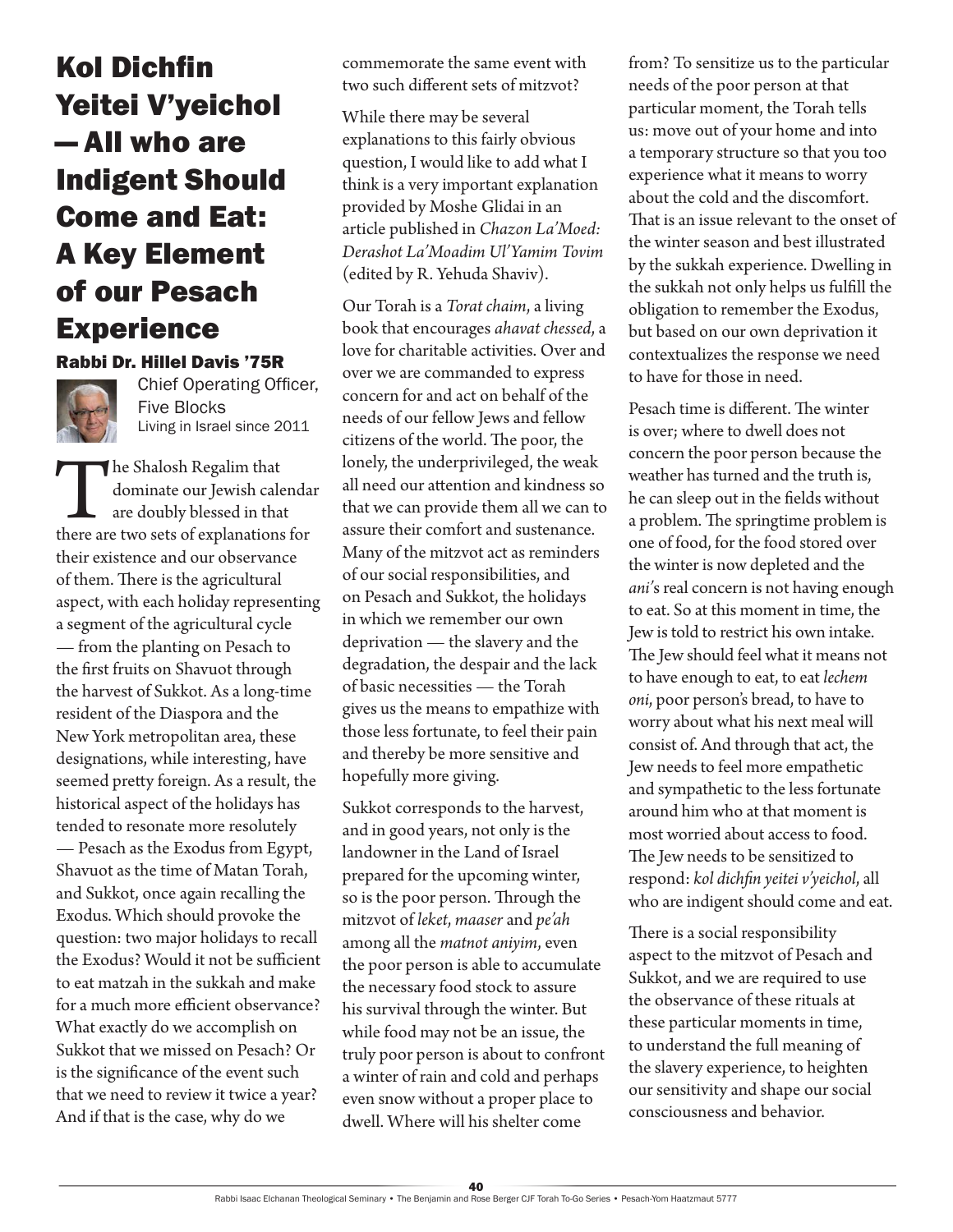### L'Shana Haba'ah B'Ara D'Yisrael— Next Year in Israel: Living the Dream?

#### Rabbi Reuven Spolter '98R



Academic Coordinator, Orot Israel College of Education Living in Israel since 2008

If I've learned anything in the<br>
eight-plus years since leaving<br>
the rabbinate for Aliyah, it's th<br>
Americans don't appreciate being f I've learned anything in the eight-plus years since leaving the rabbinate for Aliyah, it's this: lectured by olim about Aliyah. Slogans like, "*If I could do it, anyone can!*" and Facebook posts like, "*Living the Dream! The bus driver wished me Chag Sameach!*" probably don't help. Thus, having been tasked with writing as a RIETS alumnus who made Aliyah, I'm in somewhat of a quandary. I want to write about Pesach and living in Israel. I should promote Aliyah. But that's probably the last thing those in the Diaspora want to read. So I won't. Instead I'll share a sense of unease I feel each year at this time.

Every year as I prepare for Pesach, I find the Seder somewhat challenging. From the text of the Haggadah it seems clear to me that Chazal never envisioned the Seder as we experience it today. Their vision of *geulah* did not only include conquering and settling the Land. They could not imagine a Jewish State and Jewish land without a Beit Hamikdash. They assumed that *shivat Zion*, the return to Zion, would obviously include the offering of the korban Pesach. How do I know this? It's intrinsic in the text from the very beginning of Maggid:

הַשַׁתַּא הַכָא, לְשַׁנַה הַבַּאַה בִּאַרְעַא דִיְשְׂרָאֵל,

הָשַׁתָּא עַבְדֵי, לְשָׁנָה הַבָּאָה בְּנֵי חורִין. *Now we are here; next year we will be in the Land of Israel; Now we are slaves, next year we will be free.*

In the final blessing of Maggid we recite:

ּכֵּן ה' א-לקינוּ וֹא-לקי אָבותִינוּ יגִיענוּ למועדים וְלִרְגַלִים אֲחֶרִים הַבָּאִים לִקְרַאתֵנוּ לְשָׁלום, ֿשְׁמֵחִים בְּבִנְיַן עִירֶךְ וְשָׂשִׂים בַּעֲבודָתֶךְ. וְנאכַל שִׁם מִן הַזְּבַחִים וּמֵן הַפִּסַחִים אֲשֶׁר יַּגִּיעַ דַּמַם עַל קִיר מִזְבַּחֲדְּ לְרָצון.

*…So too Hashem, our God and the God of our forefathers, will bring us to festivals and other holidays that will come upon us in peace, joyous in the rebuilding of Your city and rejoicing in Your service. And we will eat there from the Zevachim and the Pesachim whose blood will arrive on the wall of Your altar according to Your will….*

To the authors of the Haggadah, there are only two options: there or here; freedom or slavery. In the Haggadah we find no middle ground. There is only the degradation and suffering of *galut* on the one hand, or the boundless joy and freedom of Redemption on the other. Chazal could not envision a time when we would, on the one hand, enjoy a wonderful, sunlit Chol Hamoed morning in Jerusalem, when we might park at the Mamilla Mall, walk through a bustling Old City toward the Temple Mount, only to stop at the lower plaza and accept the blessing of the kohanim at the remnants of the Retaining Wall to the complex.

They could not imagine a time when a Jew would live — as I do — a mere forty-minute ride from Jerusalem, but would spend the evening of the Seder at his home in Yad Binyamin, rather than bringing his entire family to camp out in Yerushalayim as they enjoyed the meat of the *shelamim* and a bit of lamb from the Korban Pesach. And yet, there we are. So close, and yet so far from realizing that ultimate dream. We're not "living the dream" because what we have now is not the dream, but a small sliver of a fragment of the dream.

There is a great deal for which we must be thankful. Here in Israel the Hallel of Pesach becomes intertwined with both the mourning of Yom Hazikaron —יקר בעיני ה' המוותה לחסידיו ) "Precious in the sight of the Lord is the death of His saints"), as well as the boundless joy of Yom Ha'atzmaut.

At the same time, the binary nature of the Seder night reminds us that with all that we have achieved, and the great blessings we enjoy, our work is far from done. The dream remains … but a dream.

### How Does Avadaim Hayinu (We Were Servants) Answer

## the Child's Questions?

### Rabbi Dovid Gottlieb '01R



Ra"m, Yeshivat Har Etzion Living in Israel since 2010

Many of the commentators<br>wonder why the paragrap<br>Mah Nishtana; we ask four distinct wonder why the paragraph of *Avadim Hayinu* follows *Mah Nishtana*; we ask four distinct questions but the continuation of the text doesn't seem to relate to any of them. If so much focus is put on the children to ask, then presumably there is an assumption that the parents will answer— and not avoid — these questions. But in what way does *Avadim Hayinu* answer the questions of *Mah Nishtana*?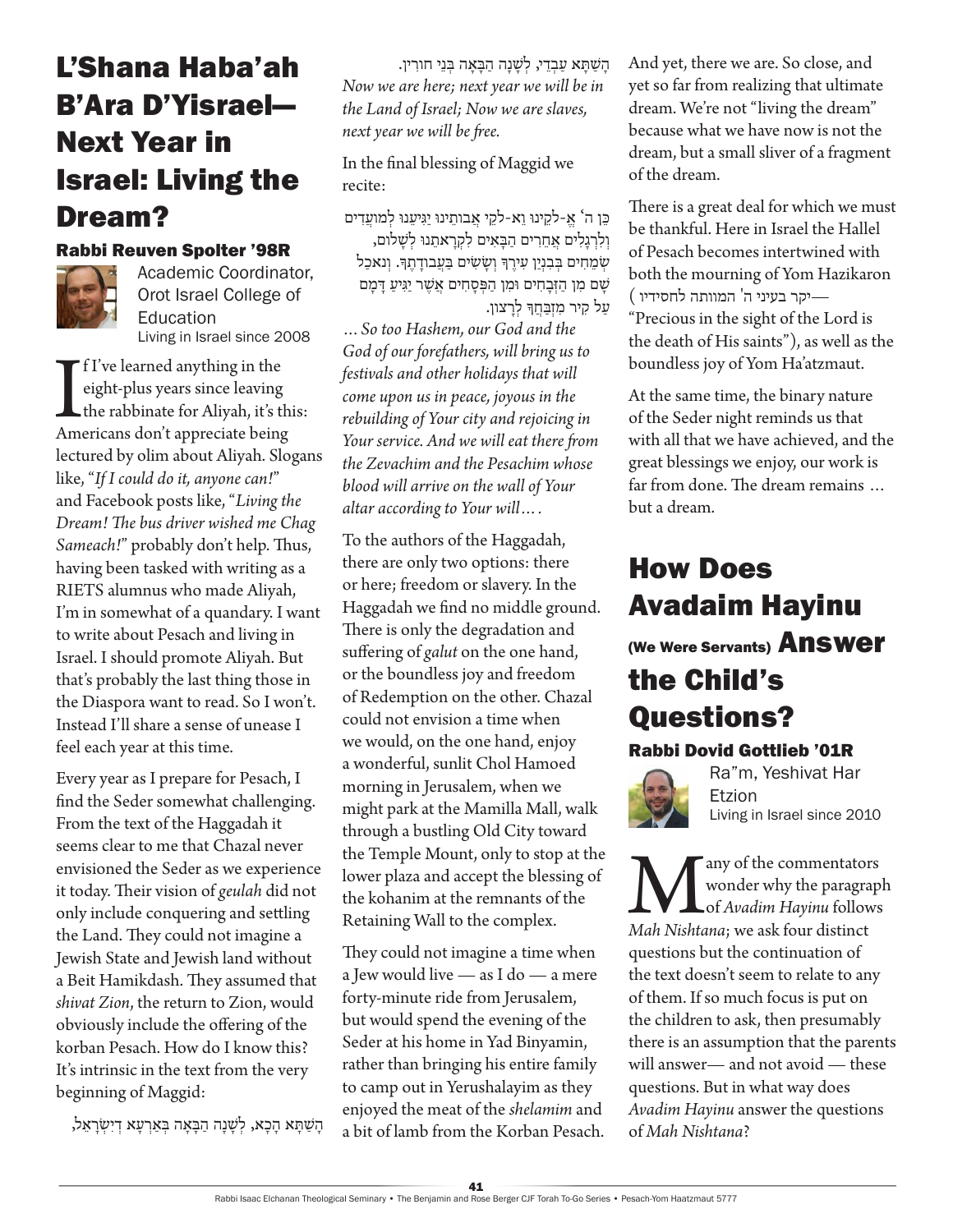A number of the early commentators (see *Haggadat Torat Chayim*, pp. 30-31) answer, in essence, that *Mah Nishtana* focuses on two themes, slavery and freedom: the first two questions focus on slavery —matzah is the "bread of affliction" and maror represents the bitterness of the servitude. The final questions about dipping and leaning — focus on the actions that are characteristic of free men. In response, we explain to the children that the rituals of the Seder are meant to mirror the duality of Jewish experience in Egypt: "*Avadim hayinu le'Pharaoh be'Mitzrayim*," we eat matzah and maror because we were slaves, and then, "*va'yotzienu Hashem Elokenu misham*," we dip and we lean on the Seder night because God liberated us from Egypt and gave us our freedom.

Perhaps we can suggest another answer that touches on the essential purpose of the Seder and, in fact, a core principle of Judaism.

In addition to the special obligation of *sippur yetziat Mitzrayim*, retelling the story of the Exodus at the Seder, there is actually a regular obligation of zechirat yetziat Mitzrayim, remembering these events twice every day. Moreover, numerous other *mitzvot* — tefillin, mezuza, and more — focus on this theme. The Ramban (*Shemos* 13:16) famously explains that the reason for our repeated and intense focus on *yetziat Mitzrayim* is that these events express the most basic foundations of our faith. The existence of God, His active involvement in the events of this world, the notion of reward and punishment — all of these *yesodei emunah* are demonstrated through the story of *yetziat Mitzrayim*.

In other words, while we subtly

nurture our faith throughout the year by remembering *yetziat Mitzrayim*, on the anniversary of those events we intensify those efforts through the specific mitzvah of *sippur*. It is no surprise, therefore, that many commentators refer to Pesach as the "*Chag Ha-Emunah,*" the Holiday of Faith.

Thus understood, the prominent role of questions at the Seder testifies to the fact that questions are not a threat or the opposite of faith but, on the contrary, questions are a key ingredient to faith. In Judaism, we have never shied away from or suppressed questions. On the contrary, only people with *emunah* need to ask. We may not always receive answers but we should continue asking because asking Hashem questions — wrestling with God — is itself an act of *avodat Hashem*.

Perhaps this is why *Avadim Hayinu* follows *Mah Nishtana* even though it is not really an answer to the question — because that's the point! The Haggadah is teaching us that the real value of the question is in the question itself. There may be answers, often there are answers, but that's not the *ikkar* and that shouldn't be the focus, and therefore there is no immediate answer to our question. The question of *Mah Nishtana* — and all questions — has intrinsic value and therefore it can "stand on its own" without the need for an immediate explanation.

The Seder is the annual incubator of our faith and the prominent role of questions — even without obvious answers — eloquently expresses our belief that questions play a vital role in nurturing belief. (I thank R. Yaakov Robinson for pointing out a similar idea in *Haggadat Emunat Itecha*.)

### Mitchila Ovdei Avodah Zara: In the Beginning, our Ancestors were Idol Worshippers Rabbi Yitzchok Korn '84R



Rosh Beit Midrash, Yeshivat Netiv Aryeh Living in Israel since 1985

This section of the Hagadda<br>is in accordance with Rav's<br>version of "*matchil b'genut*<br>*umsayem b'shevach*," one begins with is in accordance with Rav's version of "*matchil b'genut umsayem b'shevach*," one begins with shame and concludes with praise, as mandated by the Mishna (*Pesachim* 116a). We begin by telling of the disgrace of our ancestor's idol worship and conclude with the true faith that Hashem brought us close to Him. When would we be considered "brought close" to Hashem? When we received the Torah? When we built the Mishkan? If so, we should have to wait until Shavuot to conclude the Haggada, or at least tell over the story of Mount Sinai at the Seder. Why then are we totally focused on the events of the 15th of Nisan? (See Rambam, *Hilchot Chametz UMatza* 7:1).

 By examining the events and the mitzvot of Pesach Mitzraim, we see that the Exodus itself serves as a worthy description of our praiseworthiness as servants of Hashem.

The korban Pesach was a nullification of avodah zara. R. Yosi Haglili in the *Mechilta* (*Masechta D'Pischa* no. 11) teaches that "*mishchu u'kchu*," draw out and take a lamb (Shemot 12:21), means to draw away from idol worship and cling to mitzvot. Earlier, Moshe told Pharoh that the children of Israel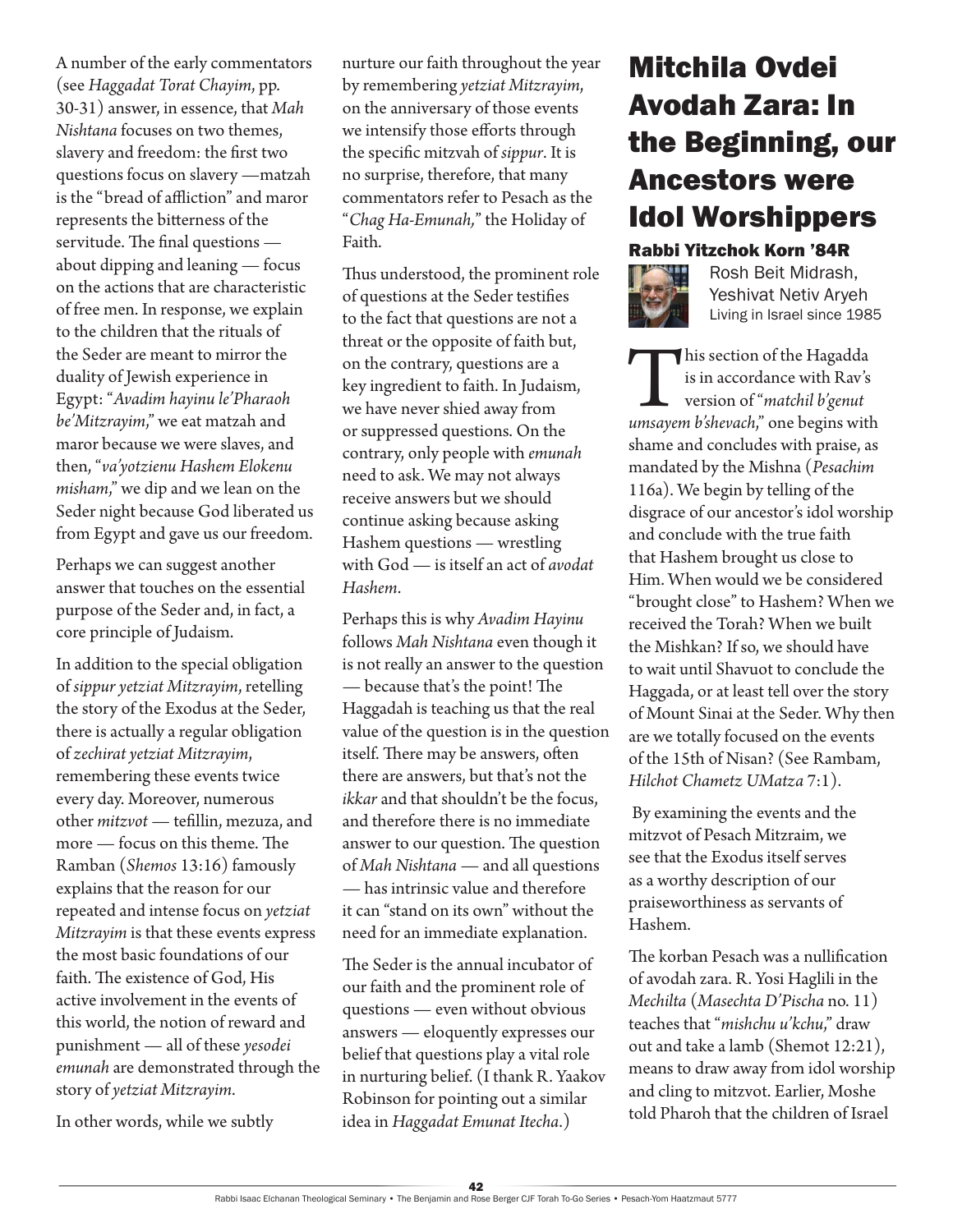couldn't possibly worship in Egypt, because the Egyptians would stone the Jews for sacrificing their gods. The Israelites were to roast the lamb whole and put the blood on the doorpost, which served as a public nullification of the avoda zara.

 The matza also fits into this theme. In addition to the Torah's reason for eating matza on Pesach, and the symbolism of chametz representing the evil inclination in general (*Brachot* 17a), there is a specific element of avoda zara surrounding chametz. While the Torah prohibits chametz on the altar, the evil king Yerovam enticed the Jews to "Come to Bet-el and transgress ... and offer a sacrifice of thanksgiving of that which is leavened" (Yerushalmi, *Avoda Zara* 1:1). There are multiple similarities between the prohibitions of chametz and avoda zara: Both are prohibited to possess and are destroyed by fire. Neither loses its identity in an admixture, or may be used for one's benefit. The concept of "*bitul*," nullification, applies to both, and we must search out for both (*Haggada Shelema* pg. 241). Thus, the mitzva of matza serves to counteract the sin of avoda zara.

We see that despite the fact that our complete commitment was not established until Matan Torah, arguably even later, the events of the 15th of Nisan serve as a testament to our emunah and commitment, as well as to our total dismissal of avoda zara, our original "*genut*." Recounting the mitzvot and events of that day certainly fulfils "*mesayem b'shevach*."

Perhaps we may add that the korban Pesach serves as a *tikun* for the very wrongdoing that led us into Egypt in the first place. The lamb is steeped with symbolism, going back to the roots of our descent to Egypt. Joseph's brothers went to graze the sheep, and Jacob sent Joseph to see how the brothers and the sheep were doing. The brothers soaked Joseph's cloak in the blood of the kid. Joseph went on to rule over the nation that worshipped sheep. Finally, the Israelites merited to sacrifice the sheep in Hashem's service (Abarbanel). The consequence of the sin of selling their brother was their descent to Egypt. I heard from the Rav (Tuesday Night Shiur, 5741) that at the core of their fault was the lack of appreciation of *achdus*.

שיר המעלות לדוד הנה מה טוב ומה נעים שבת אחים גם יחד. *A song of ascents for David: How good and how pleasant it is for brothers to dwell together.* **Tehillim 133:1**

The blemish of what the brothers did to Joseph scarred us for generations. Finally, when we are to experience the Exodus, this issue must be resolved, perhaps through the prominent role of family and community in Pesach Mitzraim. The sacrifice was done together with family, "according to the house of their fathers, a lamb for a house."

Family is so prominent in the commandment of *sipur* (recounting the story), "*v'higadta l'vincha*" and with the four sons. The entire nation performed the sacrifice together. Notably, the emphasis on family and *achdus* on the Seder eve continues throughout Israel to this very day.

The korban Pesach serves as a *tikun* for the very wrongdoing that led us into Egypt in the first place.

### Bekhol Dor VaDor — In Every Generation: Echoes of the Egyptian Exilic Experience<sup>1</sup>

#### Rabbi Hillel '97R and Neima Novetsky



Founders of ALHATORAH.ORG Dedicated to developing resources which enhance the

study of Tanakh and Parshanut Living in Israel since 2000

In Tanakh, suffering on a national scale usually comes as punishment for evil deeds. Yet in the case of the Egyptian bondage, there is no indication that any particular sin was responsible for the decree.<sup>2</sup> As a result, commentators throughout the ages have struggled to understand what necessitated Israel's exile and subsequent slavery in Egypt. While doing so, many attempted to also answer the *"bekhol dor vador"* question: Why it is specifically our nation that is always targeted for persecution in every generation?3 Naturally, these commentators utilized their own exilic experiences to illuminate the narrative of the Egyptian encounter, while reciprocally using the Biblical story as a model through which to comprehend all future oppression.4 This bi-directional process leads to many fascinating insights.

Several commentators focus on how life in exile was critical for the formation of Israel's national identity and the prevention of assimilation. R. Ovadiah Seforno (15th-16th century Italy) asserts<sup>s</sup> that had Yaakov's family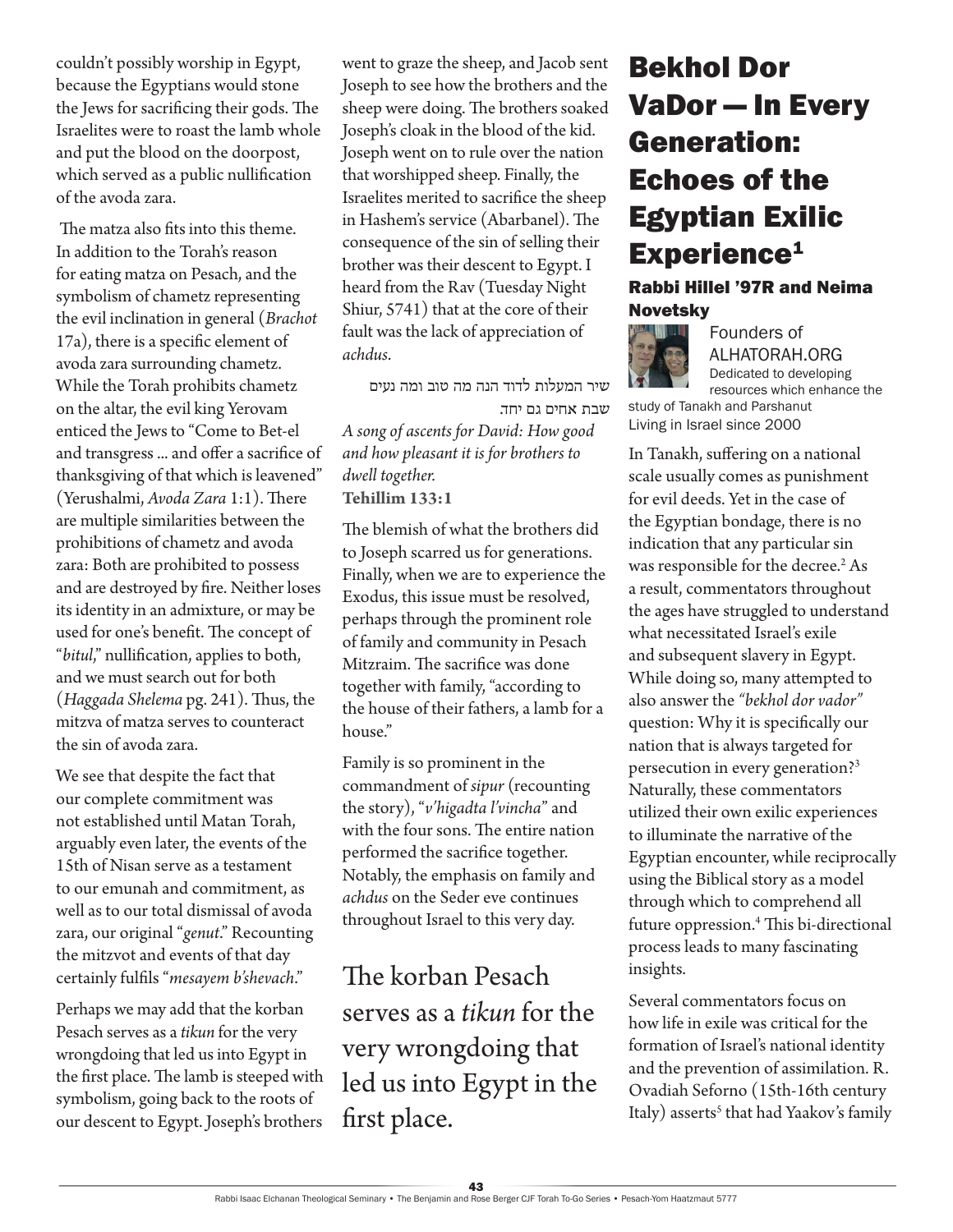remained in Canaan, they would have gradually absorbed the culture and values of their neighbors. Being exiled to a society that abhorred them<sup>6</sup> and later enslaved them is what enabled the Children of Israel to grow and develop into a nation.<sup>7</sup> As R. Hirsch (19th century Germany) further elaborates, $^8$  in medieval times, ghettoes continued to play the same role as Goshen, ensuring that the Jews remained distinct and did not assimilate.

The Netziv (19th century Lithuania) moves in a similar direction,<sup>9</sup> but focuses on the second stage of the narrative, the oppression, and its utility in combatting assimilation. In contrast to Seforno, he asserts that it was in Egypt that the Children of Israel first began to assimilate, and that it was anti-Semitism which proved to be their salvation. The Netziv adds that, historically, every time the Jews attempted to join surrounding society, the result was non-acceptance and even persecution, the perfect antidote to acculturation.<sup>10</sup>

 $R$ . Hirsch<sup>11</sup> views the tribulations of exile as a vehicle not only for religious growth, but also for societal and interpersonal maturation. He claims that both the Egyptian and the current exiles resulted from jealousy and class distinctions. Yaakov's preferential treatment of Yosef and the difference in status between the sons of his primary wives and those of his maidservants led to internecine strife.Similar sectarian divisions have plagued Judaism ever since. Anti-Semitism, though, is blind to such divisions, and it serves as the great equalizer, promoting unity and forging common experiential bonds.

Finally, R. Eliezer Ashkenazi (16thcentury Poland) focuses<sup>12</sup> on how the

exilic experience affects not merely the nation of Israel, but also the world at large. The exilic encounter with other nations facilitates the spread of ethical monotheism and Torah values throughout the world, and the miraculous process of redemption from Egypt proclaimed Hashem's existence to all.<sup>13</sup> May it be His will that this process be completed speedily and during our lifetime!

*Rabbi Hillel and Neima Novetsky are the founders of alhatorah.org, a project dedicated to developing resources that enhance the study of Tanakh and Parshanut.*

#### **Endnotes**

1 This article focuses on the positions of only a selection of commentaries. For a more comprehensive treatment of the topic, see "Purposes of the Egyptian Bondage" at: http://alhatorah.org/Purposes\_of\_the\_ Egyptian\_Bondage.

2 For an analysis of the midrashim and parshanim who nevertheless attempt to identify specific sins as responsible for the exile, see: http://alhatorah.org/Purposes\_of\_ the\_Egyptian\_Bondage/2#Punitive.

3 See *Tanchuma* (Buber) *Vaera* 17 which places the following question in Moshe's רבונו של עולם מפני מה זאת האומה" :mouth משתעבדת, שבעים אומות יש בעולם ואינן משועבדות .<br>אלא האומה הזאת בלבד**"**.

4 In some cases, commentators are probably also motivated by a desire to counter Christian polemical claims that the misfortunes of the wandering and downtrodden exilic Jew are a sign of Divine rejection. See, for example, R. Chasdai Crescas (14th century Spain), who valiantly tries to explain that the Children of Israel suffered in both Egypt and his own day as part of "afflictions of love" which God brings upon the righteous.

5 Seforno, Bereshit 46:3.

6 Seforno notes that since the Egyptians were xenophobic (as per Bereshit 43:32) and would not even eat with the Hebrews, let alone marry them, there was a greatly

reduced chance of assimilation in Egypt than in Canaan.

7 It is noteworthy that, similarly, Rabbinic Judaism developed and flourished in the aftermath of exile and destruction. By necessity, adversity leads to both selfreflection and innovation.

8 R. Hirsch, Bereshit 45:11.

9 *Ha'amek Davar*, Shemot 1:7, Bemidbar 23:9, and *Haggadah Shel Pesach* s.v. *Vehi Sheamedah*.

10 In fact, the Netziv suggests that Hashem's promise at the Covenant of Pieces that Abraham's descendants would always remain foreigners is what maintained Jewish identity throughout history, and is the referent of According ."והיא שעמדה לאבותינו ולנו" in*" vehi"* to his reading, the Jewish people's best efforts to assimilate instead engender the anti-Semitism of "הבכל דור ודור עומדים עלינו לכלותינו", through which "והקב"ה מצילנו מידם" and prevents our assimilation.

11 R. Hirsch, Bereshit 45:11.

12 *Ma'asei Hashem*, *Ma'asei Mitzrayim* 1.

13 He goes so far as to suggest that when Avraham heard news of the upcoming bondage and redemption, he was thrilled that his descendants would serve as the vehicle through which the wonders of Hashem would become manifest to the world.

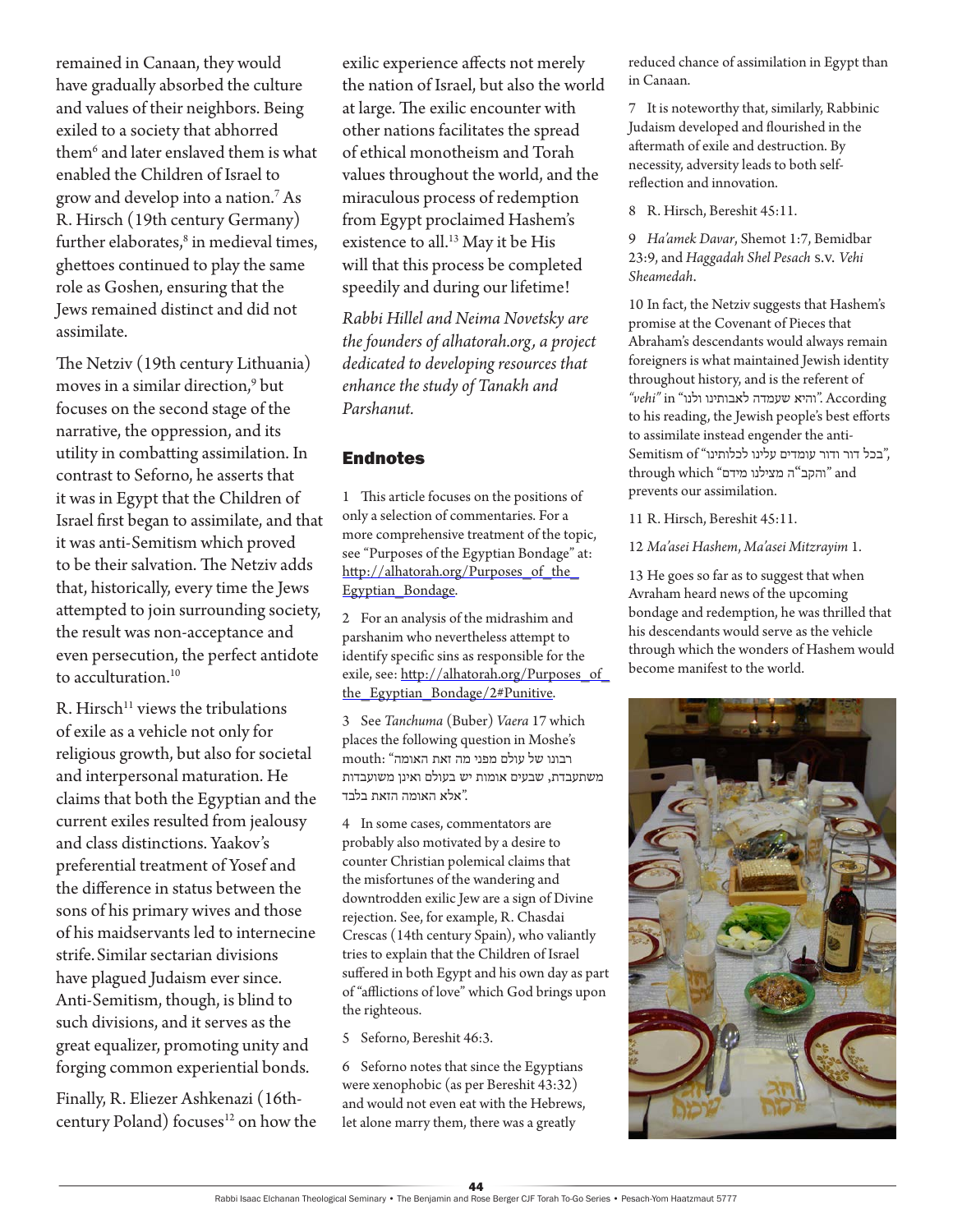### Arami Oved Avi — My Father was a Lost Aramean: Out of Exile and Looking Toward our Homeland

#### Rabbi Shalom Z. Berger Ed.D '84R



The Lookstein Center for Jewish Education, Bar-Ilan University Living in Israel since 1991

מתחיל בגנות ומסיים בשבח, ודורש מארמי אובד אבי עד שיגמור כל הפרשה כלה. *One commences with shame and concludes with praise and then expounds on the verses [in the section] "My father was a lost Aramean" until one completes that section.*

**Mishna, Pesachim 10:4**

According to the Mishnah, the centerpiece of the Pesach Seder is the homiletic interpretation of *Mikra Bikkurim* — the *Arami Oved Avi* passage in Sefer Devarim — which is to be expounded in its entirety. As is well-known, current practice is to recite each one of those verses, and then divide them into clauses that are supported — *kemo she-ne'emar* — by other biblical verses, most of them from the first chapters of Sefer Shemot, where the Exodus story is first narrated.

The question that presents itself is obvious. Why choose the passage in Devarim to tell the story, if the ultimate goal is to return to the verses in Sefer Shemot? Surely examining the original story of the Exodus would serve as a better source for discussion and interpretation.

Many answers have been offered to this question.<sup>1</sup> I would like to suggest that a close reading of God's promise of redemption in Sefer Shemot may offer insight into the need for an alternative text to be read and discussed at the Seder.

As is well known, the four expressions of redemption that appear in *Parashat Va'era* serve as the catalyst for a number of traditions at the Seder. The first three — *ve-hotzeiti, ve-hitzalti, ve-ga'alti* [I will free you... I will deliver you ... I will redeem you] — all refer to the promise of the Exodus from Egypt. The fourth — *ve-lakahti* [I will take you to be My people] — relates to the promise of becoming a chosen people.

Nachmanides heads a list of commentaries that point out that there is a fifth expression of redemption — *ve-heveiti* [I will bring you] — which offers a vision for the day after the Exodus. It is not enough to leave Egypt; the Children of Israel need a place to go. That place is the land that had been promised to the Patriarchs. It is important to note that *ve-heveiti* is only the beginning of that vision. The verse concludes with *venatati* [I will give it to you], a promise that the Children of Israel will not only be brought to the Land of Israel, but that they will inherit it as their own.

These two words *hava'a* and *netina*  bringing and giving — are repeated over and over again in *Mikra Bikkurim*, serving as a leitmotif in that section. Thus, the advantage of using the passage in Sefer Devarim is that it includes a part of the promise of the Exodus that does not — indeed, it cannot — appear in Sefer Shemot. Had the Seder been organized around the story of the Exodus in

Sefer Shemot, an essential part of the promise would be omitted — the vision of how the Exodus from Egypt is complete only when the Children of Israel enter and take hold of the Land of Israel.

This explanation, which is based on clear language parallels, has one obvious problem.

Traditional practice at the Seder is to omit the element of entering the Land of Israel by neglecting to recite the final three verses of *Mikra Bikkurim*. Although this is the text that appears in all current Haggadot, we must recognize that this ignores the clear statement of the Mishnah, and of the halakhah as it appears in the Rambam and elsewhere. All of these sources require that the passage of *Arami Oved Avi* be interpreted in its entirety (*ad she-yigmor et kol ha-parasha*). It seems likely that when the korban Pesach was brought in the Temple, the story of the Exodus reached its crescendo with the proclamation in verse 9:

וַיִּבְאֵנוּ אֶל הַמָּקוֹם הַזֶּה וַיִּתֶּן לָנוּ אֶת הָאָרֶץ הַ זֹאת הַ זָבַת חַלַב וּדְבָשׁ. *And He brought us to this place and gave us this land, a land flowing with milk and honey.* 

Only in the Diaspora was this verse omitted, because "he who speaks untruth shall not stand before my eyes" (Psalms 101:7).

While we have not yet merited to offer the korban Pesach in our day, recognizing the miracles of our generation, perhaps it is time to fulfill the commandment of the Mishnah, and complete our interpretation of the passage of *Arami Oved Avi* in its entirety.<sup>2</sup>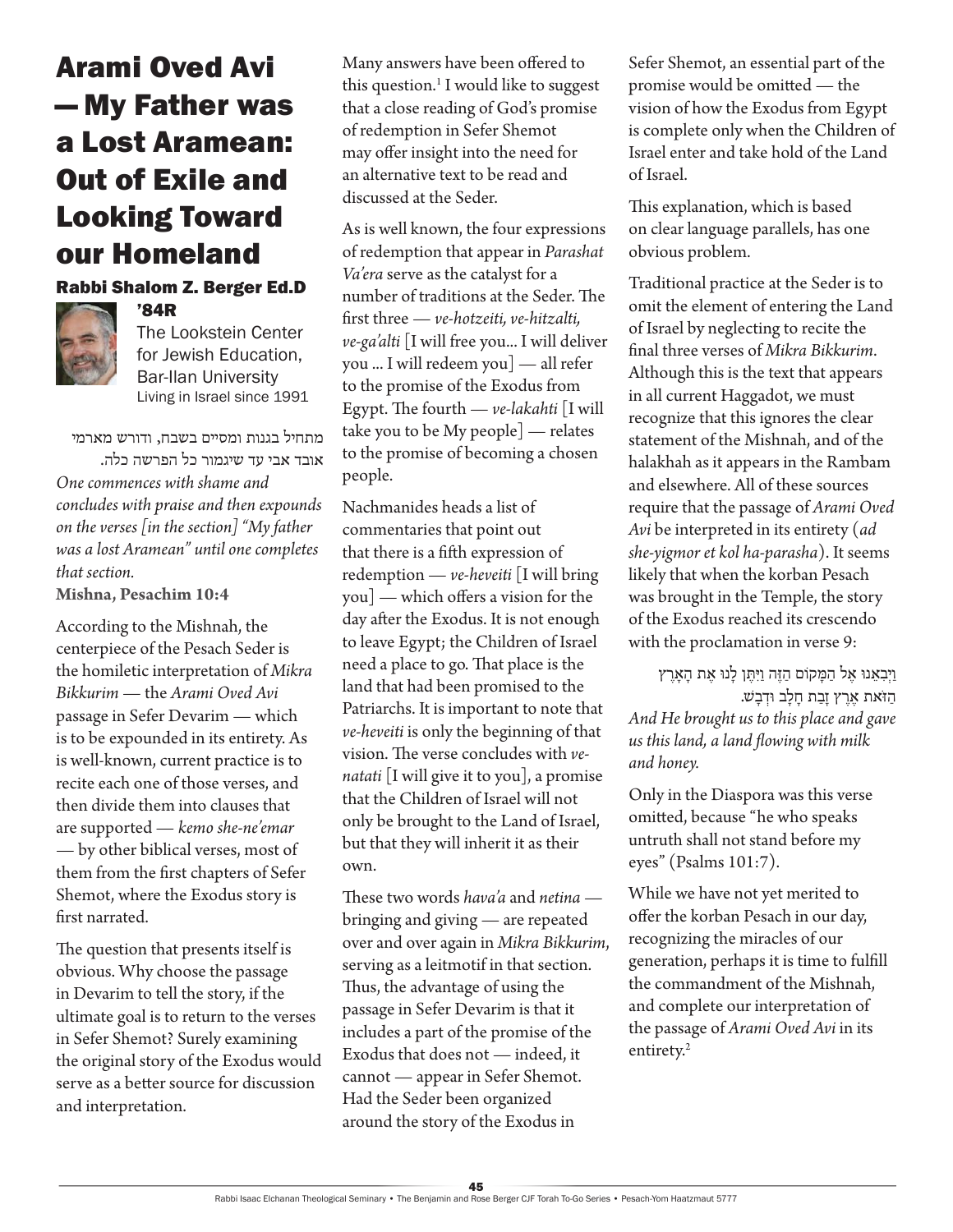#### **Endnotes**

1 For example, the first-person account of *Mikra Bikkurim* may better fulfill the requirement to experience the redemption through the activities of the Seder. In his haggadah, Daniel Goldschmidt suggests that in order to accommodate a religious ceremony that took place at home, the Talmudic sages needed to find a text with which the head of the household would be familiar. In an agricultural society, *Mikra Bikkurim* served that purpose well.

2 My colleague, David Mescheloff, has compiled a collection of midrashim on verse 9. They can be accessed at http://www. lookstein.org/resources/hagada1.pdf.

### Had'chak — Pressure: The Power of Headspace

#### Rabbi Dovid Rosman '06R



Director, Yeshivat Aish HaTorah Living in Israel since 2001

ואת לחצנו- זה הדחק, כמו שנאמר וגם ראיתי את הלחץ אשר מצרים לוחצים אותם *And our oppression — this is the pressure as it states: I have seen the oppression that the Egyptians are imposing on them.* 

In the Haggadah, we recall how Hashem "saw … our oppression" (Devarim 26:7) in Egypt. The Haggadah defines this oppression as *d'chak*, pressure and constriction. Hashem says that this "pressure" was an impetus for Him to take Bnei Yisrael out of Mitzrayim (Shemos 3:9). The Ritva<sup>1</sup> explains that the Egyptians pressured Bnei Yisrael to adopt Egyptian ideologies. The strategy began to work and Bnei Yisrael stopped performing bris milah and some started to worship idols.

Therefore the "pressure" was a reason that Hashem had to take them out quickly, before they would completely assimilate. The Netziv, $^2$  however, writes that Pharaoh crammed the Jews into small, airless spaces so they wouldn't be able to think.

While Pharoah's pressure is understood according to the Ritva, the Netziv's explanation needs clarification. Why would the Egyptians care if the Jews could think or not and why was this "pressure" a reason for Hashem to take Bnei Yisrael out more quickly?

If you look at *Shiras HaYam* — the song Bnei Yisrael sang after crossing the Yam Suf — in a Sefer Torah, you'll be in for a surprise. Each parashah in a Torah scroll is separated from the next by a blank space nine letters wide.3 By contrast, within a parashah, there's usually only running text, without blank spaces. In the *shirah*, however, there are numerous spaces, even mid-pasuk! On the opposite extreme, toward the end of Sefer Bereishis, between Parashas Vayigash and Parashas Vayechi, there's no space at all. Why sometimes so many spaces and other times none?

In Parashas Shemos, Moshe goes down to Mitzrayim and relays to Aharon everything Hashem has told him, including His instructions to free Bnei Yisrael from Egyptian servitude. Aharon gathers the elders and tells them the amazing news, and they in turn relay it to the rest of the nation.<sup>4</sup> What was the people's reaction? "They believed … and they bowed their heads and prostrated themselves" (ibid. 4:31). They were ecstatic! Redemption was finally at hand.

Later, in the beginning of Parashas Va'eira, Hashem instructs Moshe to tell Bnei Yisrael that the time has come to take them out. Hashem uses four expressions of redemption: "*vehotzeisi, vehitzalti, vega'alti, velakachti*" (ibid. 6:6–7). They won't just be taken out (*vehotzeisi*), saved (*vehitzalti*), and redeemed (*vega'alti*); they will have a relationship with Hashem (*velakachti*)! Moshe conveys this message to Bnei Yisrael, promising much more than previously. We therefore expect them to react with far greater excitement. Yet "They didn't hear Moshe, because of shortness of breath and hard work" (ibid. 6:9). What happened? What changed between Shemos and Va'eira?

Between these two speeches, Moshe and Aharon asked Pharaoh to allow Bnei Yisrael to worship Hashem in the desert (Shemos 5:1). In response, Pharaoh increased their workload (ibid. 5:9). According to the Ramchal,<sup>5</sup> Pharaoh's goal was to keep them so busy with nonstop work that they would have no headspace or time to contemplate rebellion. In fact, Rav Eliyahu Dessler<sup>6</sup> adds that "Mitzrayim" literally means "straits,"<sup>7</sup> for such was the essence of Bnei Yisrael's exile there. Confined and constrained, they heard Moshe's speech but couldn't internalize his message — just as Pharaoh had wanted.8 This is the "pressure" that is referenced in the Haggadah.

Now we can understand why in the *shirah* there are spaces galore, while between Vayigash and Vayechi there are none.<sup>9</sup> At the very beginning of Vayikra, Rashi writes that the purpose of the spaces between parshiyos was to give Moshe the "space" to think about what he had learned from Hashem. In the beginning of Vayechi, Rashi explains that this parashah isn't preceded by the usual nine blank spaces, but instead is "closed," because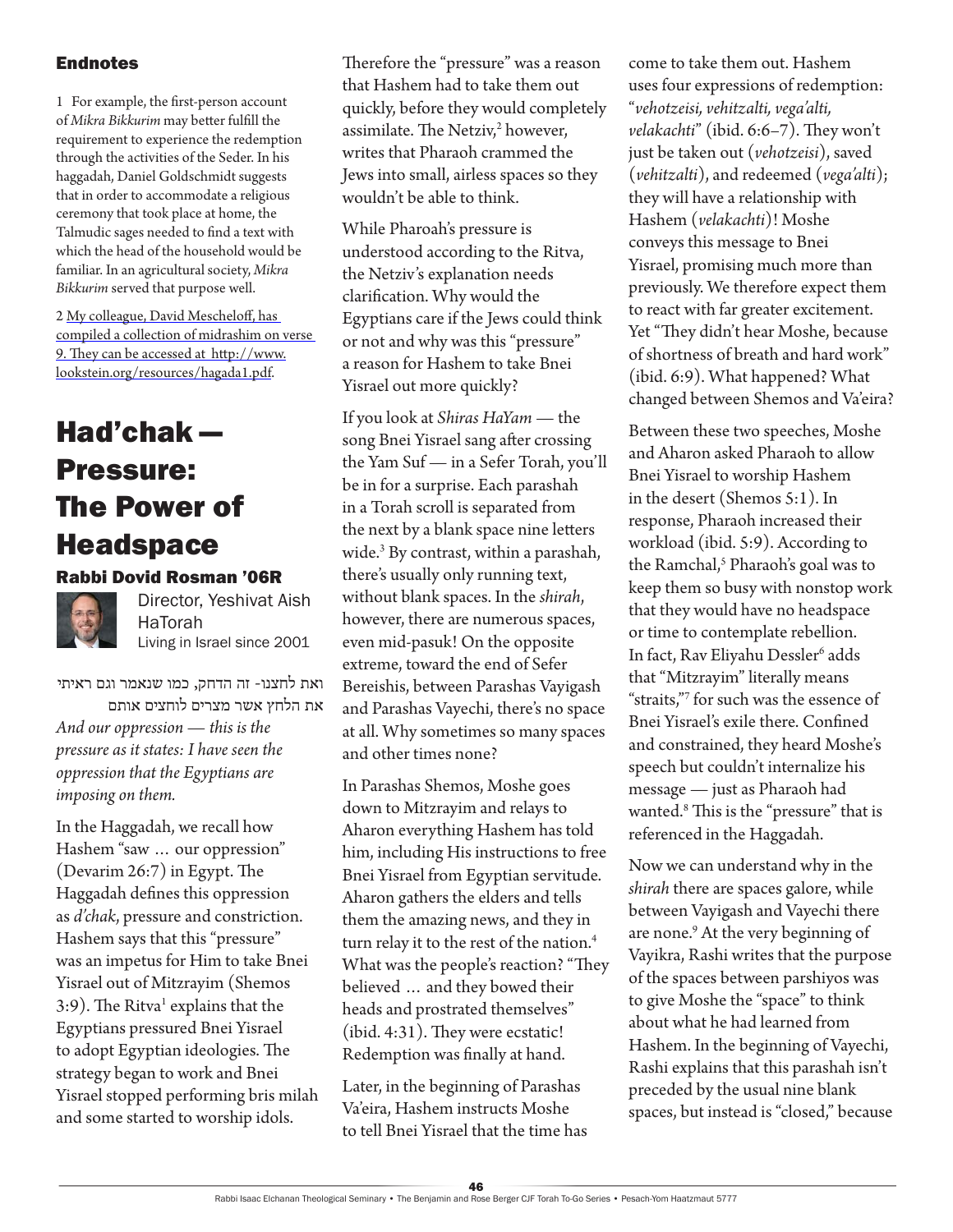once Yaakov passed away (as recorded at the beginning of Vayechi), the Egyptians began to subjugate Bnei Yisrael, and the pain of his demise sealed their eyes and hearts.

The spaces in a Torah scroll represent the ability to stop, ponder, and process. When the subjugation began, Bnei Yisrael started to lose that capacity, as signified by the lack of space introducing this parashah. By contrast, once Bnei Yisrael left Mitzrayim and crossed the sea, they gained the space to appreciate everything Hashem had done for them, which inspired them to sing.

Pharaoh's scheme to stop Bnei Yisrael from thinking wasn't just a one-time historic occurrence. As the Ramchal<sup>10</sup> points out, this is the strategy of the *yetzer hara* in every generation. The evil inclination preoccupies us with desires and priorities that keep us from contemplating our direction in life.

In today's time, we are "pressured" to be available at any moment. First with the popularization of cell phones and then with the expansion of social networking, we're constantly communicating with thousands of "friends," leaving us little time to think. Communication is good, but it can't come at the cost of reflection. By setting time in our day to stop and think and utilize the powerful headspace that reflection provides, we can be redeemed from our own Pharaohs and lead lives of meaning, growth, and happiness.

#### Endnotes

1 Commentary on the Haggadah.

2 *Ha'amek Davar*, Shemos 2:25; *Imrei Shefer* (the Netziv's commentary on the Haggadah).

3 *Shulchan Aruch*, *Yoreh De'ah* 275:2. See Rambam, *Hilchos Tefillin U'Mezuzah VeSefer Torah* 8.

4 Ibn Ezra, Shemos 4:30.

5 *Mesillas Yesharim*, ch. 2, "*BeVi'ur Middas HaZehirus*."

#### 6 *Michtav MeEliyahu* 2, p. 17.

7 As in "*Min hameitzar karasi* — from the straits did I call" (Tehillim 118:5). In contrast, Eretz Yisrael is "*eretz tovah urechavah* — a good and spacious land" (Shemos 3:8). Although the Land of Israel is relatively small, the Netziv (*Ha'amek Davar* ad loc.) explains that it opens one's mind, freeing him to do what he wants. Hashem described Eretz Yisrael this way specifically when promising to take Bnei Yisrael out of Mitzrayim. Thus, He highlighted the difference between the two lands.

8 See Seforno, Shemos 6:9.

9 I heard part of this answer in the name of Rav Gedalyah Shor.

10 *Mesillas Yesharim*, ch. 2.

### UVeZeorah Netuyah —With an Outstretched Arm: The War of the Plagues

### Rabbi Moshe Taragin '90R



Ra"m, Yeshivat Har Etzion Living in Israel since 1993

ובזרע נטויה זו החרב כמה שנאמר וחרבו שלופה בידו נטויה על ירושלים. *And with an outstretched hand — this* 

*refers to the sword, as is written (Divrei Hayamim I 21:16), "His sword is drawn in his hand, stretched over Jerusalem."*

The fourth and final verse of the<br>section known as *Arami Oved*<br>Avi describes various aspects<br>of the Divine redemption: "G-d section known as *Arami Oved Avi* describes various aspects of the Divine redemption: "G-d liberated us from Egypt with a strong hand and an outstretched arm…" These clear physical descriptions of hands and arms are incompatible with a non-physical G-d. As such,

the Haggadah interprets these descriptions as references to various "components" of the redemptive process. The Haggadah decodes the term "outstretched arm" or "*zeroah netuyah*" by citing a verse in Divrei Hayamim in which Dovid views an angel with an extended arm clasping a sword facing Yerushalayim. He recognizes this ominous threat to the welfare of Yerushalayim and begins a tefila to avert the disaster. Based on this verse and the sword clutched by the outstretched arm of the angel, the term "outstretched arm" of *Arami Oved Avi* must similarly refer to a sword. Unfortunately, the Haggadah does not specify which sword this verse refers to and we have little record of a sword playing any role in the liberation from Egypt.

An interesting *Midrash Tanchumah* (*Bo* section 4) may help decipher the sword in question. There are numerous strategies for classifying the series of plagues. The most popular system is based on Rebbi Yehuda's division of the 10 plagues into three groups of three, with the final plague being appended to the final group (*dezach adash b'achav*). The *Midrash Tanchuma* suggests a very different scheme — that the plagues were organized as a series of incremental "assaults" modeled after ancient warfare. When siege is laid to a city, an elaborate series of measures are carefully calibrated to allow successful capture. First the water source is sealed and afterward deafening sounds are blared to terrify the inhabitants. Subsequently, arrows are shot followed by invading mercenaries who cannot conquer the city but can sow panic and demoralize the residents. As the war effort mounts, fiery boulders are launched into the city, followed by a full-blown invasion. The ten plagues in Egypt mirrored this combat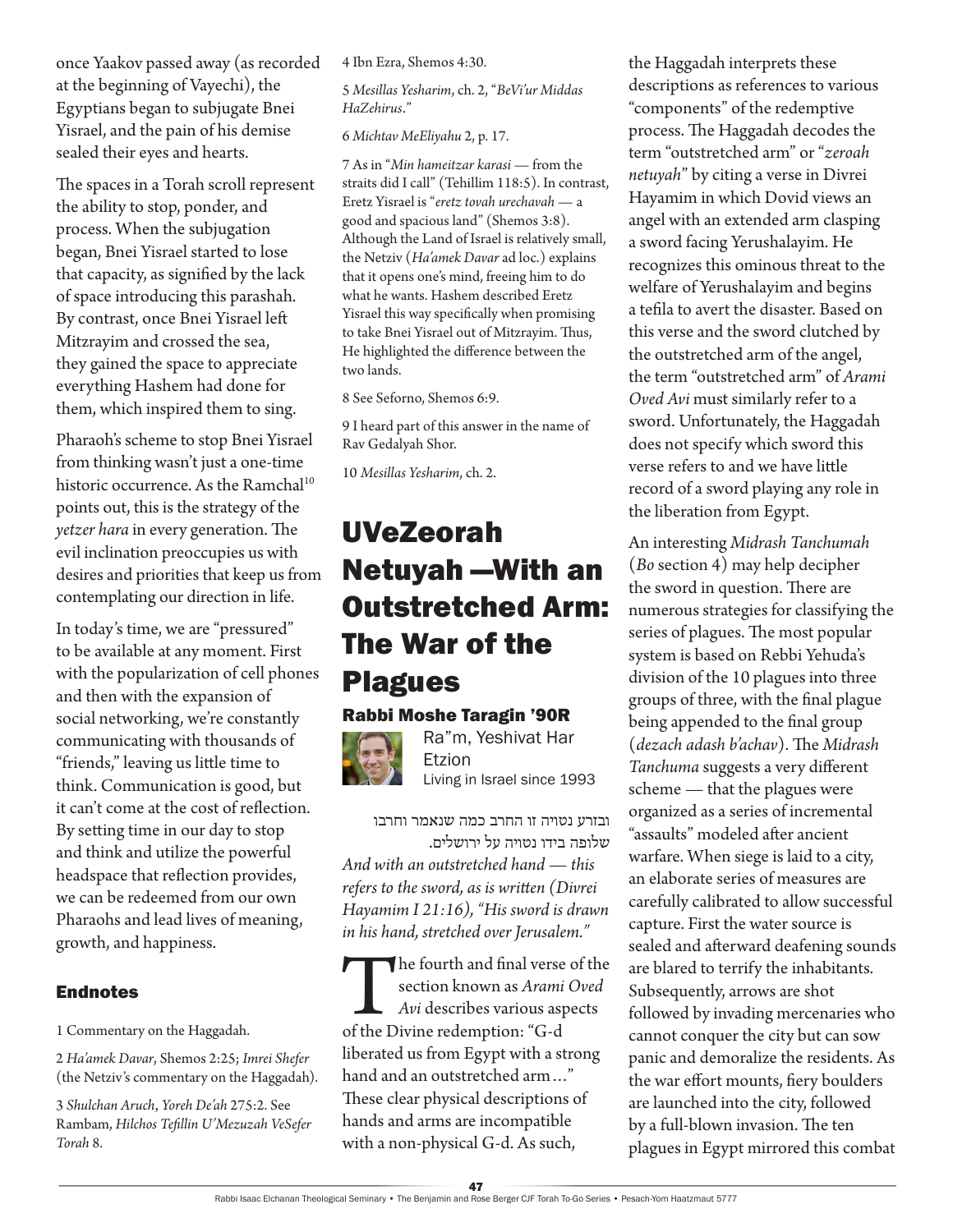model. Initially, water was converted into blood, and subsequently croaking frogs shattered the Egyptian sanity through their shrill blare. Afterward, arrows were shot (skinpiercing *kinim*), followed by invading ferocious animals similar to attacking henchmen. Finally, fiery boulders were catapulted (*barad*), preceding the invasion of innumerable armies captured in the metaphor of armies of locusts. This midrash suggests that military combat served as a template for designing the sequencing of the 10 plagues.

The Exodus not only emancipated Jewish slaves from their Egyptian tyrants but also introduced *our* nation to its G-d. In addition to discovering G-d as Father and Creator, it was imperative that the newly liberated people acknowledge Him as a Warrior. This fledging nation would be expected to defeat the formidable armies of Canaan — within months of the Exodus. Of course, this plan was ultimately derailed by the golden calf and *meraglim* debacles, but at this stage, vicious wars were expected to be waged — within months! It was crucial that the people view G-d as a warrior so they might be confident entering pending battles. Ultimately, this vision is solidified by the war waged at the Yam Suf when the nation proclaims, "*Hashem ish milchamah Hashem shmo*" — G-d is a master of war, G-d is His name. Witnessing the chariots of Pharo being tossed among the ocean waves convinced the people of Hashem's military prowess, and imbued them with confidence that they could wage successful war against all mathematical odds. G-d would fight on their behalf! The plagues in Egypt — modeled after combat strategy — presented Hashem to his people as a Warrior.

For centuries, this image of G-d was almost irrelevant, as Jews were dispossessed of land and army and we wandered from continent to continent through the sands of history. Having returned to our land and to our history we are forced to once again take up arms and defend our homeland — once again against all odds. We have witnessed successful military triumph which can only be attributed to Divine intervention. We daven that Hakadosh Baruch Hu continue to wage war on our behalf; we further pray that our efforts, coupled with Hakadosh Baruch Hu's providence, will yield a world that acknowledges His sovereignty, embraces the role of His chosen people, and stills the sounds of war for all eternity.

### Dayenu: Giving Thanks

### Rabbi Ari D. Kahn '86R



The main section of the<br>
Passover Haggadah, known<br>
as Maggid, in which we tell<br>
the story of our miraculous liberation Passover Haggadah, known as Maggid*,* in which we tell from slavery, is capped off by a song, sung to a tune that is known and loved in virtually every Jewish home: Dayenu*.* This song is comprised of fifteen stanzas, in which we enumerate the miracles that brought us from the house of bondage to our homeland— God's acts of kindness that we might not have expected or even deserved. As we mention each new step, each wondrous stage in the process of our

emancipation, we say "*dayenu"*: Had God not performed this additional miracle, we would have been satisfied with everything else He had already done for us. Each new miracle would have been, on its own, sufficient reason for us to give thanks.

The purpose of the song is to sensitize us to the myriad acts of kindness performed by God for the Jewish People, to foster a national sense of *hakarat hatov.* To understand the importance of expressing thanks and appreciation, we would do well to consider the first sin, committed in the Garden of Eden, which resulted in the first exile. When we think about that episode, the first thing that comes to mind is the forbidden fruit, but another element altogether may actually have been the real sin.

Adam and Eve eat from the fruit of the Tree of Knowledge of Good and Evil, the one and only tree God had expressly placed off limits. God conducts an inquiry, as it were; He asks Adam to explain his behavior. Rather than admitting his guilt or taking responsibility for his transgression, Adam blames his wife—and, by extension, God Himself.

וַ יֹּאמֶר הַאַדַם הַאִשָּׁה אֲשֵׁר נַתַתַּה עִמַּדִי הִוא נָתְ נָה ּלִ י מִ ן הָ עֵ ץ וָ אֹכֵ ל:

*The Man (Adam) said, "The woman that You gave to be with me, she gave me [the fruit] from the tree, and I ate."* **Bereishit 3:12**

Instead of thanking God for supplying him with a soulmate, Adam is accusative; he blames her for his transgression. Rashi considers this statement, and comments: "Here, Adam showed his ingratitude (literally, 'denied the good') for what God had done for him." Had Adam apologized for his sin, had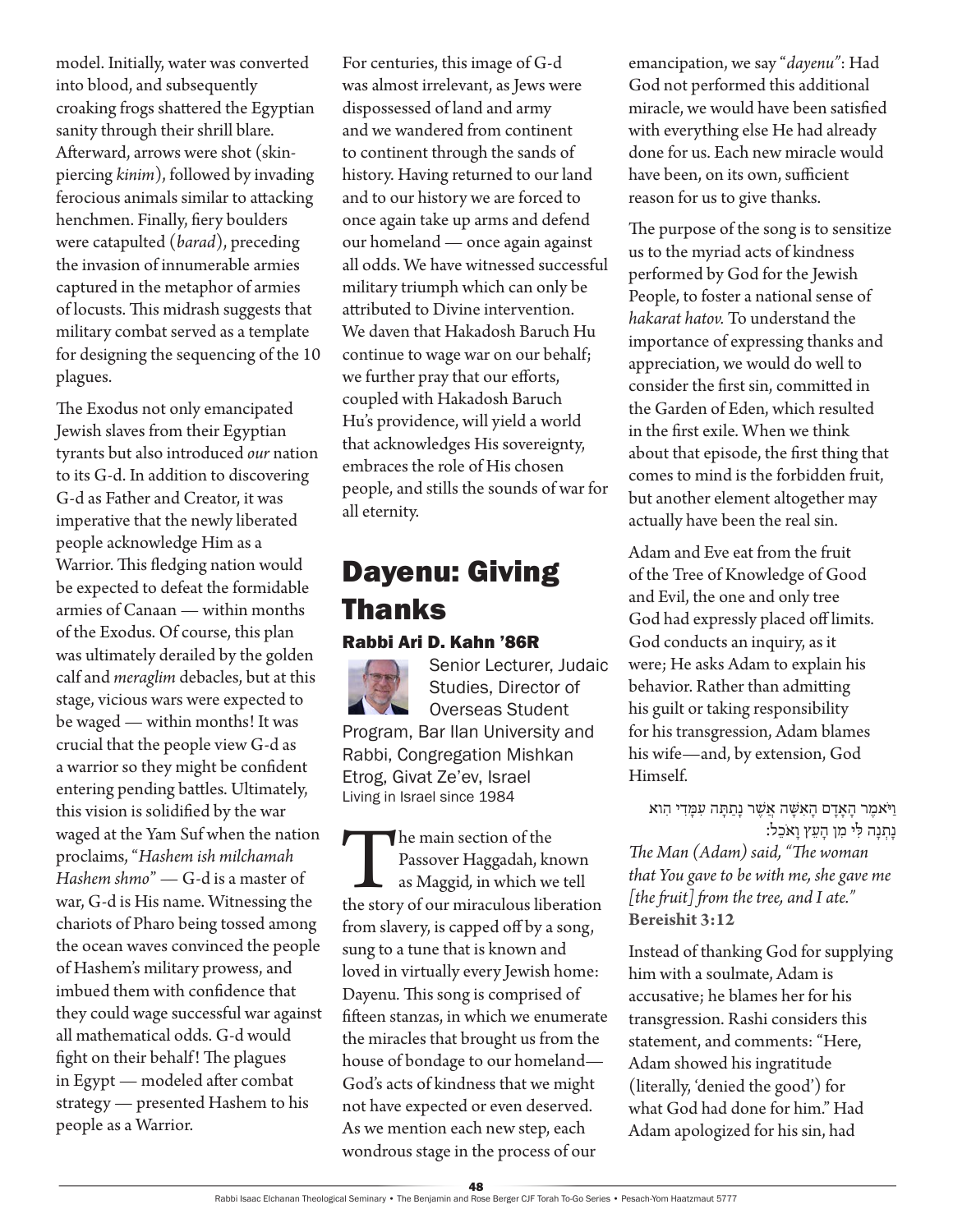he expressed even the most basic appreciation to God for having given him a partner, the story would very likely have had a different ending. Instead, Adam implies that had God given him a better mate, he would not have sinned. Adam blames anyone and everyone else, and turns God's kindness on its head: He does not express any appreciation for the perfect existence God created for him, nor does he have any gratitude for the miraculous creation of Eve. For this, as much as for the transgression of eating from the forbidden tree, Adam and Eve are exiled from Eden.

This gives us quite a lot to think about in terms of the Passover Seder*:* The Seder allows us to relive the end of the Egyptian exile, one of the most bitter exiles in the long history of Jewish wandering. Each year, as we identify with the Exodus, as we retell and commemorate the events of the Exodus, we, too, sing songs of praise and thanksgiving. The core of the Maggid section is made up of midrashic teachings that expound upon the biblical passage known as *Arami Oved Avi*. These same verses are recited during the Festival of *Bikkurim*; Rashi (Devarim 26:5) tells us that these verses, recited as we bring the first fruits up to the Holy Temple, are an expression of our joy and gratitude for all the good God has given us. With the bounty of the Holy Land in hand, we recite this particular text, which places our joy into historical, national and religious perspective. We offer thanks to God for His kindness, and for fulfilling the covenant He made with our forefathers.

The expression of thanks that lies at the heart of the joyous *Bikkurim* celebration is, in a very real sense, the culmination of the Exodus, the end of the exile. The Torah makes this very clear: On the festival of our liberation, we begin counting the Omer—counting the days and weeks to the Festival of *Bikkurim*. The objective of our redemption from Egypt was to bring us to the place where we were able to praise and give thanks to God with full hearts and full hands: The Festival of *Bikkurim* in the Beit HaMikdash, the Holy Temple. For this reason, the song of thanks we sing as we conclude the story of the Exodus—Dayenu—culminates in the fifteenth stanza, with the building of the Beit HaMikdash.

In his commentary on the Haggadah, the Gaon of Vilna teaches that the fifteen stanzas of Dayenu are parallel to the fifteen steps of the Beit HaMikdash that connected the *Ezrat Nashim* to the *Ezrat Yisrael*. As the Levites ascended these stairs, they sang the fifteen Songs of Ascent, songs of praise and thanksgiving to God. Dayenu*,* then, is both a lesson in the importance of appreciation and an experience of joy. As we sit at the Seder, perhaps our singing should parallel that of the Levi'im on the steps of Holy Temple. As we acknowledge each of the miracles and acts of kindness God performed for us, Dayenu's final stanza connects us to the Beit HaMikdash and to its joyous song, enabling us to take a moment to consider, to appreciate, and to give thanks for God's kindness.

### Opening the Door for Eliyahu and Looking Out Over Yerushalayim

#### Rabbi Reuven Tradburks '86R



Director, RCA Israel Region Living in Israel since 2009

**W** at the end of the Seder<br>for Eliyahu to herald the<br>redemption, the *geula*, for us here in at the end of the Seder for Eliyahu to herald the Yerushalayim, in Eretz Yisrael, we merely look out the door at the real life unfolding of the *geula* — and we say Hallel differently.

But let me put that emotional statement in a framework of halacha. The opening of the door at the Seder is the pivot from past to future.

The Seder tells the story of the redemption from Egypt. But while we view ourselves as if we were redeemed, for millennia we weren't. Reciting a Haggada that speaks of a wondrous redemption while sitting in Vilna or Baghdad or Kiev (or even in America) is a reality that must have caused us to squirm a bit. It is the story of redemption said by the unredeemed.

Our Haggada confronts this dichotomy directly. We tell the story of leaving Egypt with drama and detail, while dropping hints that we could really use another redemption like that.

We begin the Seder with hints of the absence of the Pesach. "Here is the bread of affliction. All who need, come in. This year here, next year in Eretz Yisrael." This intro to the Seder can be understood as a statement of *Hilchos Korban Pesach*. When we had the korban Pesach, we had to be signed